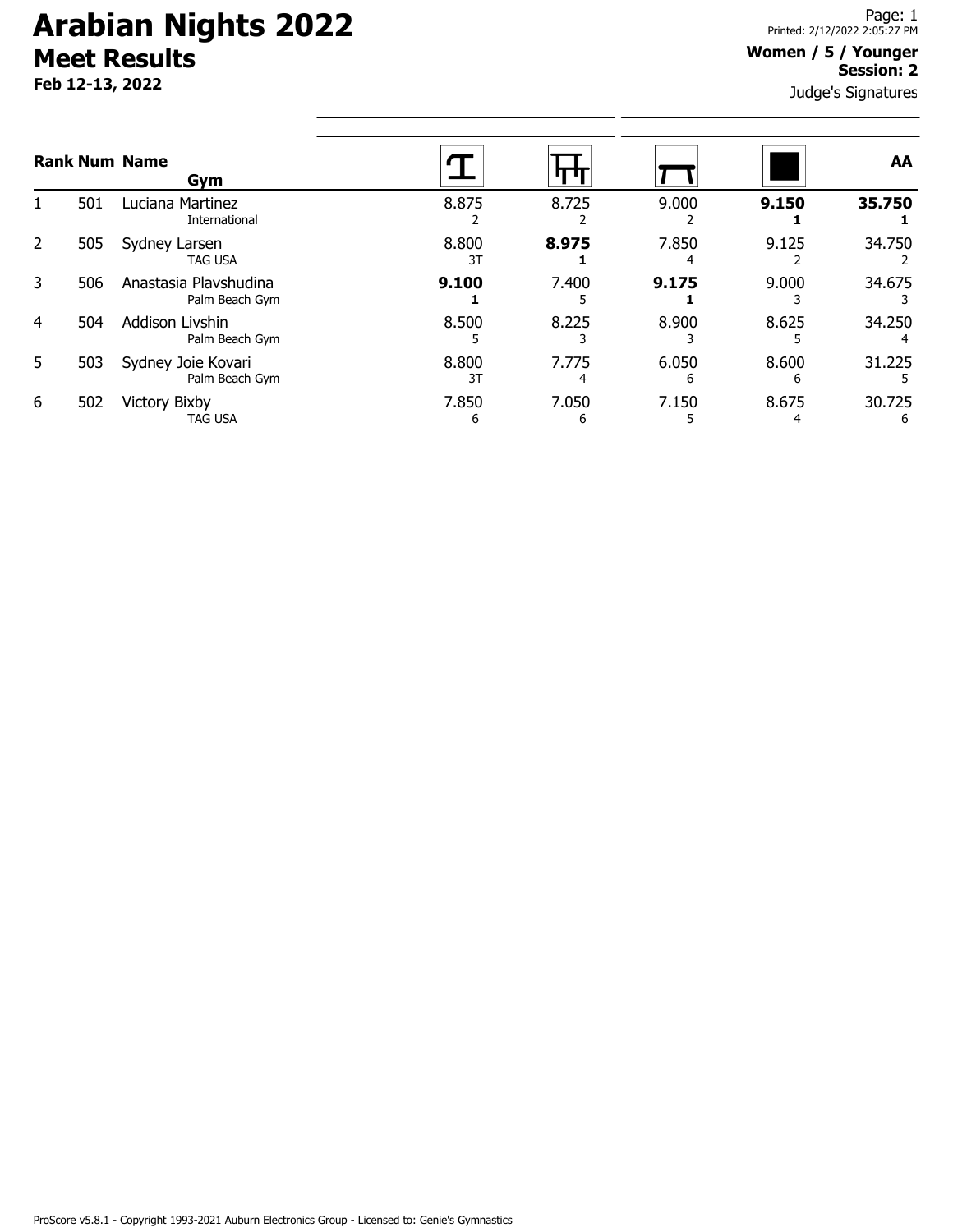# **Arabian Nights 2022 Meet Results**

**Feb 12-13, 2022**

### **Women / 5 / Older Session: 2**

Judge's Signatures

| <b>Rank Num Name</b><br>Gym |     |                                   |             |       |            |            | AA     |
|-----------------------------|-----|-----------------------------------|-------------|-------|------------|------------|--------|
|                             | 509 | Khloi Butler<br>International     | 9.500       | 9.125 | 9.200      | 9.250      | 37.075 |
| $\overline{2}$              | 508 | Rayya Mahabir<br><b>TAG USA</b>   | 8.675<br>h  | 9.100 | 8.525      | 8.450      | 34.750 |
| 3                           | 512 | Kaylee Henry<br>International     | 9.525       | 8.025 | 7.300      | 9.000      | 33.850 |
| 4                           | 510 | Alyssa McColgin<br><b>TAG USA</b> | 8.250       | 7.700 | 8.050      | 9.275      | 33.275 |
| 5.                          | 507 | Maria Gonzalez<br>International   | 8.850<br>4T | 7.400 | 8.000      | 8.825      | 33.075 |
| 6                           | 513 | Isabella Lopez-Merlos<br>TNT      | 8.950       | 5.550 | 6.700      | 7.675      | 28.875 |
|                             | 511 | Eden Jablonski<br>TNT             | 8.850<br>4T | 4.000 | 7.000<br>ь | 8.050<br>6 | 27.900 |